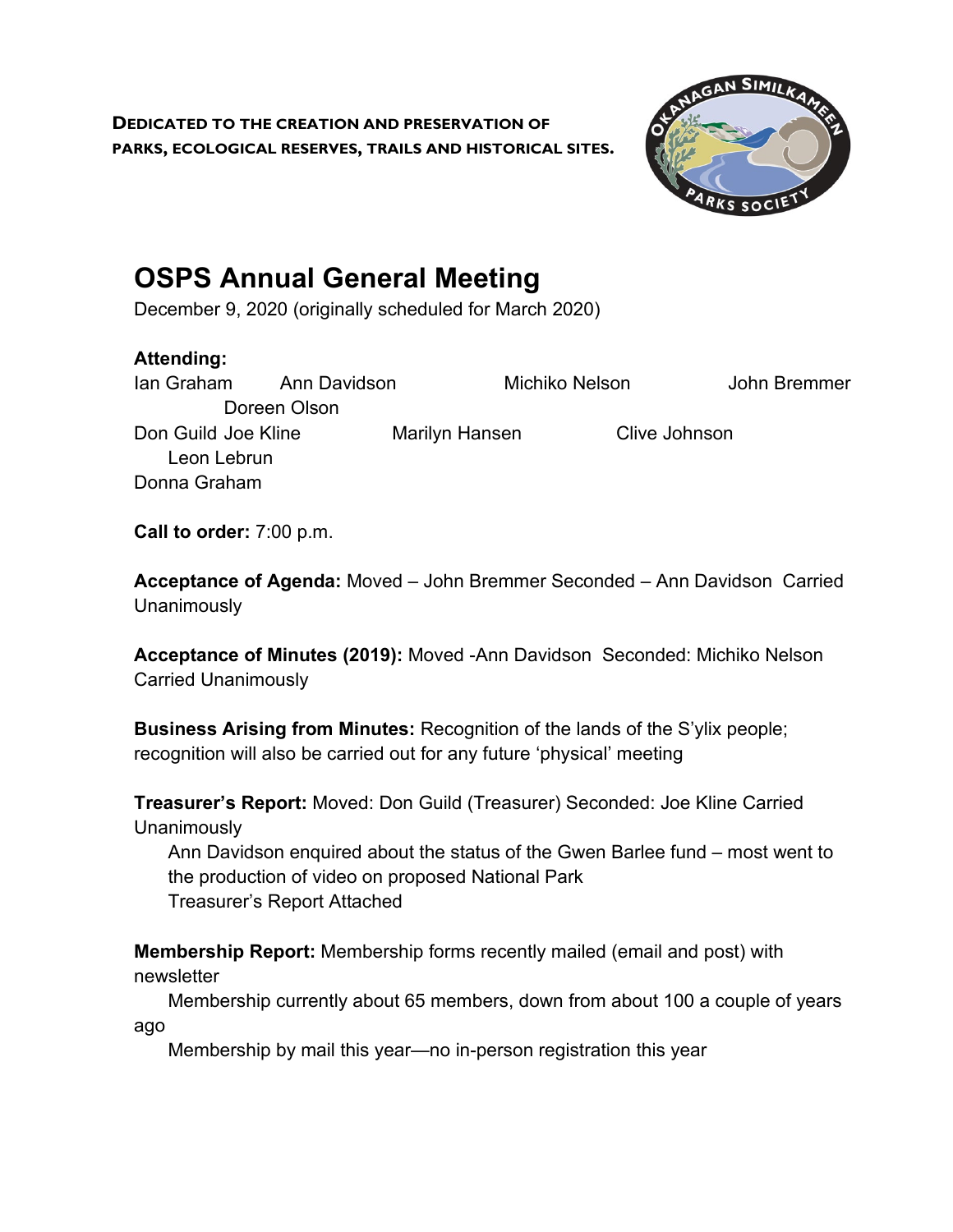## **Summary of Society Activities:**

- *June*
- Clive J. and Joe K. presented a Citizens' Education workshop on tracking forestry and logging In Peachland, June 25 –10 people attended.
- - *July*
- Ian G., Clive J. and Donna Graham met with the minister and his assistant in Osoyoos
- We were one of four groups invited and got an opportunity to raise issues and concerns with the minister
	- o Complete agreed upon outcomes of the LRMP process for this region
	- o Watershed issues
	- o Have staff carrying out operations in timely manner
- A memorandum of agreement was signed (federal, provincial and first nations governments) in July to proceed with negotiations around the park – OSPS was included in the 'celebration' as one of the supporters
- *October*
- Website Renewal -- Michiko reports that the website will be worked on with the 'facilitator' at the end of Nov. or early Dec.
- Copies of booklets on the 'Old Growth Crisis' were made available to drop off at libraries to the south
- *November*
- Clive J., John B., and Ian G. met with newly elected directors of RDOS discussed logging of recreation trail area and other topics
- *December*
- Planning for AGM underway –this meeting was postponed
- Is Everything Alright Up There December 20<sup>th</sup>, Clive J. passed on the original report to the provincial Forestry Assessment panel to remind them (and gov't.) what original concerns were. Provided copies to panel members. The predictions of the report have been realized with flooding and fires. (Outcome: Panel not aware that all recommendations not implemented. Concerns did not enter into their report)
- *January*
- The Nature Trust of BC Princeton Grassland Phase 1 Project –(Moved /seconded Don/ Clive) OSPS donated \$12,000 to this project for the purchase of the property

**New Business:** OSPS is operating under the new constitution and bylaws. Special thanks to Don Guild for directing the project and doing the bulk of the work to have it implemented.